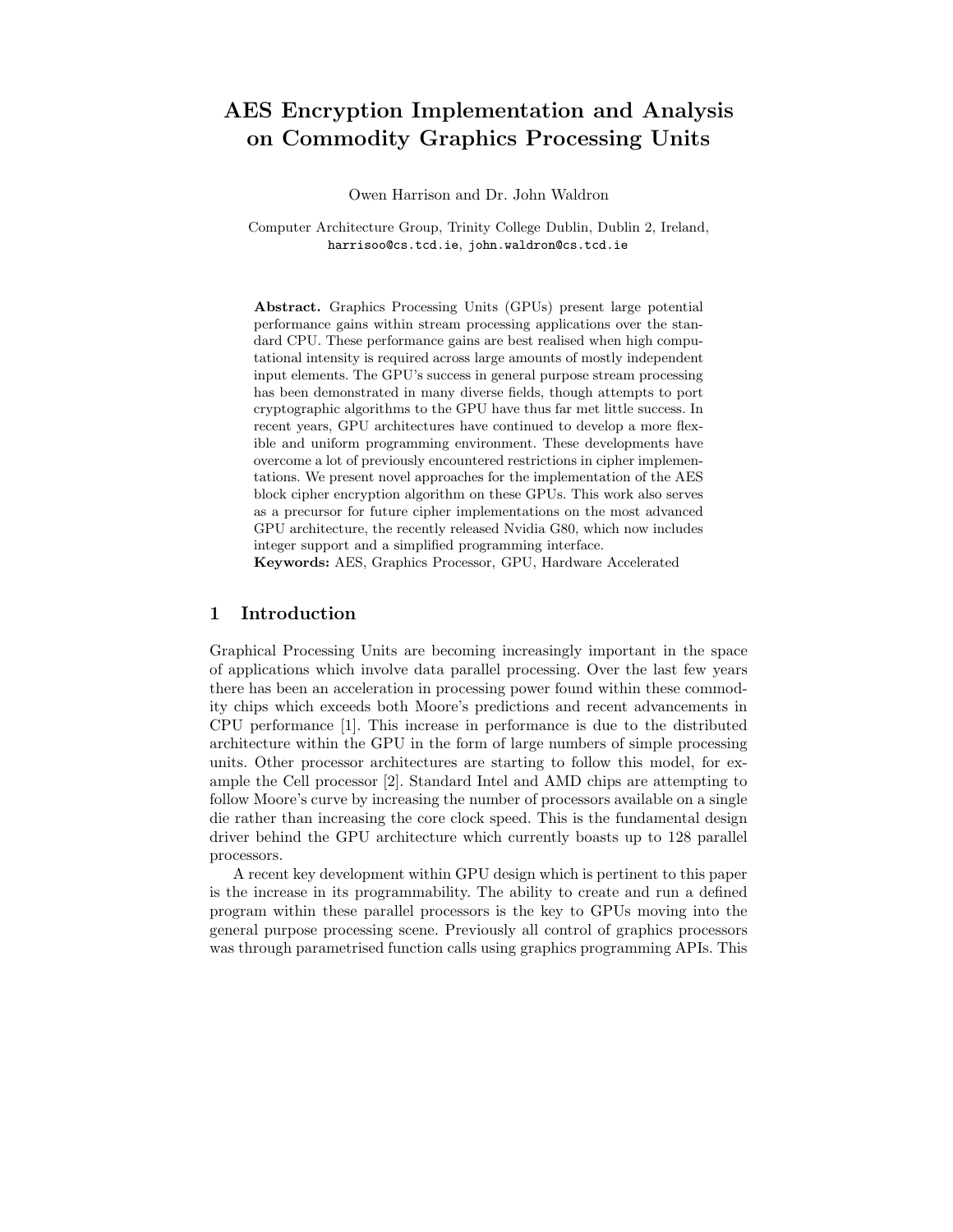is ill suited for the level of hardware control required to implement a large array of general applications - we will see an example of this in Section 2. The most commonly available and existing graphics processor generation provides floating point processing capabilities only and thus encryption is not an obvious target application. This paper shows that it is possible to achieve respectable secret key cryptographic performance using this generation of GPU.

Motivation: The motivation for targeting cryptographic ciphers for GPU processing is that certain cipher uses show good characteristics for data parallel processing - high computation intensity and independent work loads. Also, as security is becoming increasingly important in the public's eyes, there is a continuing trend to secure data in all its uses, from communication to active and archived storage. This trend requires increased processing power which is being met by a combination of the standard CPU and hardware extensions in the form of cryptographic accelerators. The GPU is now ubiquitous and for the vast majority of its life is spent grossly underutilised. Unless playing games, up to 165GFlops of processing power and 54GB/s local memory bandwidth [1] are largely going to waste. There exists the potential to use this available power in the capacity of a co-processor in a similar role that existing hardware cryptographic solutions play.

This co-processing can take part or fully carry out the cryptographic needs on consumer and server platforms ideally for communications applications such as IPsec, SSL, though more probable, for bulk data encryption tasks such as secure backup/restore applications. This paper does not set out to show the GPU's suitability for each of the various security applications, but solely to demonstrate a viable possibility. A secondary motivation for employing the GPU to perform cryptographic tasks is the possibility of creating a reduced trusted computing base which is designed to hide data from the CPU. This could be used for example in the transfer of encrypted video/remote displays which is only decrypted once on the GPU. The potential for such a system has been further discussed in a paper by D. Cook et al. [3].

AES: We have selected the Advanced Encryption Standard [4] symmetric block cipher as our example cryptographic algorithm for implementation. AES was selected due to its compact nature, well documented implementation techniques and its available optimisations [5]. We have simplified our investigation to cover AES encryption using 128 bit key size only, which provides sufficient details to demonstrate the feasibility and performance of the proposed implementation approaches. Another simplification is the use of the insecure ECB [6] mode of operation. Although insecure, this mode serves as the simplest representation of modes which are suitable for parallelisation, such as CTR [7] and CWC [8]. The ability to parallelise an application is necessary with respect to achieving performance on the GPU architecture. All results presented within this paper use the OpenGL [9] graphical programming API running on Linux Fedora Core 4 using both a Geforce 6600GT AGP8x and a Geforce 7900GT PCIe graphics cards running with a 2GHz AMD CPU.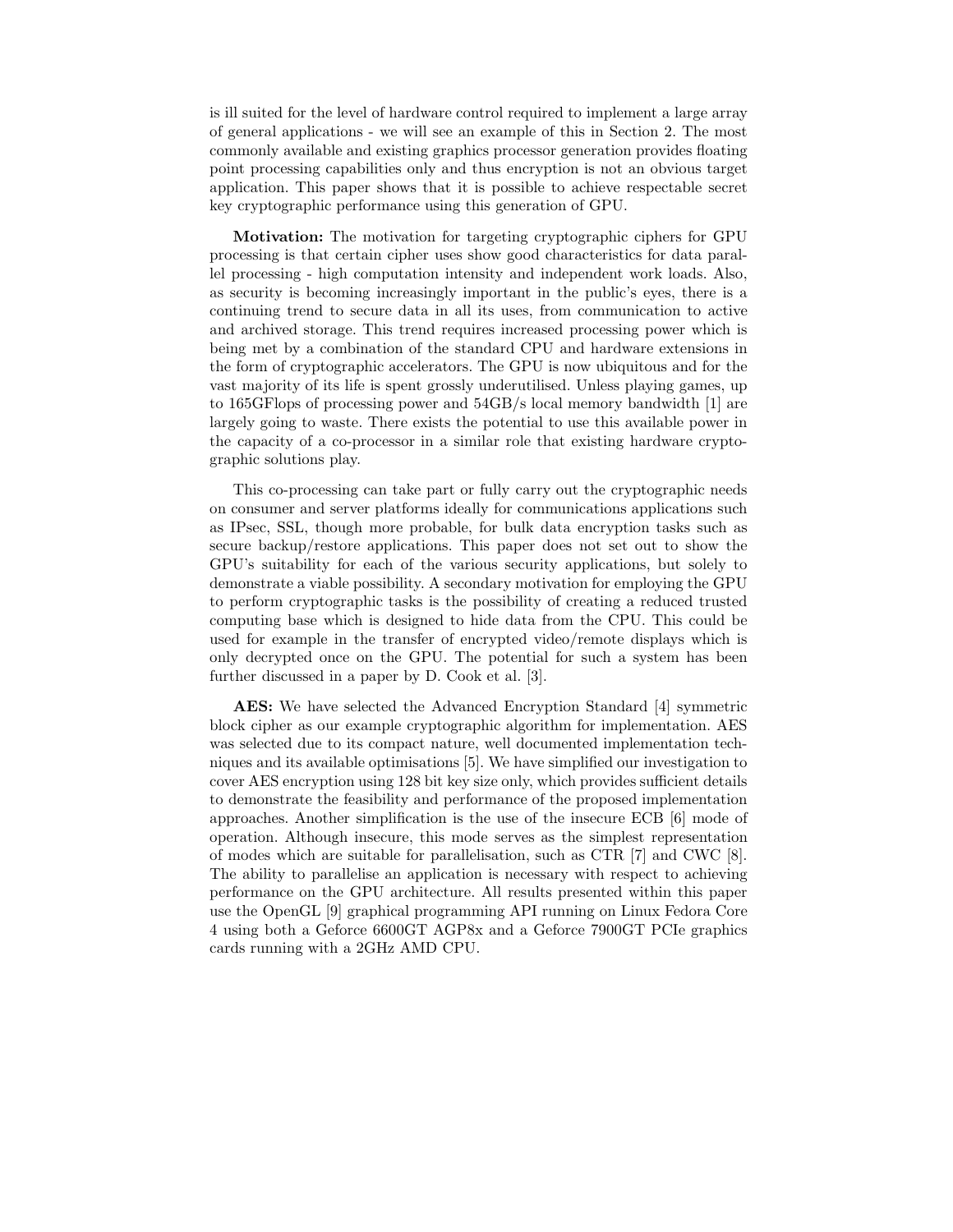Organisation: This paper presents an overview of related work in Section 2. Sections 3 and 4 cover the relevant GPU concepts which are sufficient for following the graphical processing terminology presented. Within Section 5 we provide a brief introduction to the AES algorithm, the optimisations used and present general AES algorithm mappings to GPU hardware. Section 6 demonstrates the fundamental operation of AES, a bitwise exclusive or (XOR), its various implementation approaches and their performance results. We present the details for three different AES implementation approaches in Section 7 including results and analysis. Section 8 investigates the effectiveness of using a GPU as a parallel co processors and its interference with separate CPU running processes. Finally we present our conclusion in Section 9.

# 2 Related Work

Using non general purpose hardware for implementing AES or other forms of cryptographic ciphers is not new to the field of cryptography. Specific to AES recent implementations include ASIC [10] [11] [12] and custom FPGA [13] [14] designs. Using a non custom hardware approach for the execution of any algorithm will always under perform when compared to its custom counter part. The possible speeds of AES processing by custom silicon designs, such as the theoretcial 30-70Gbps proposed by A. Hodjat et al. [15], will continue to demonstrate superior performance compared to commodity approaches. The advantage of commodity ASIC design, such as the GPU, lies in its economies of scale, allowing the possibility of cryptographic co-processing for a low price per byte and also the fact that virtually all users have GPUs at their disposal by default thus any extra effective processing gained being an advantage.

There has been little use of graphics processing technology in the space of cryptography due to its previously poor suitability to the problem space. This was due to its lack of programmability and integer processing support. One notable attempt to use a GPU for AES implementation was made by D. Cook et al. [16]. Here it can be seen that the imaging subset of the graphics pipeline was used to achieve its AES lookup functionality. The imaging subset is a fixed function part of the pipeline which allows the construction of color maps. These color maps were used by [16] to simulate XOR instructions within the GPU. The authors [16] present a successful implementation of AES though the reported speeds were in the range of 184Kbps-1.53Mbps. The main obstacles encountered were due to the poor feature set available within graphics hardware at that time. For example, there was no ability to programme the most powerful components within the GPU(fragment and vertex processors) and thus the reliance on the underpowered imaging subset. The most advanced graphics processor used in this research [16] was the Geforce3 Ti200 which is currently 4 generations behind.

The approaches we present rely heavily on the ability to program the pixel pipeline for round encryption implementation. It was noted also within [16] that the CPU registers at 100% utilisation when the GPU program is running, this is still a pertinent issue with current cards and graphics drivers. We fully explore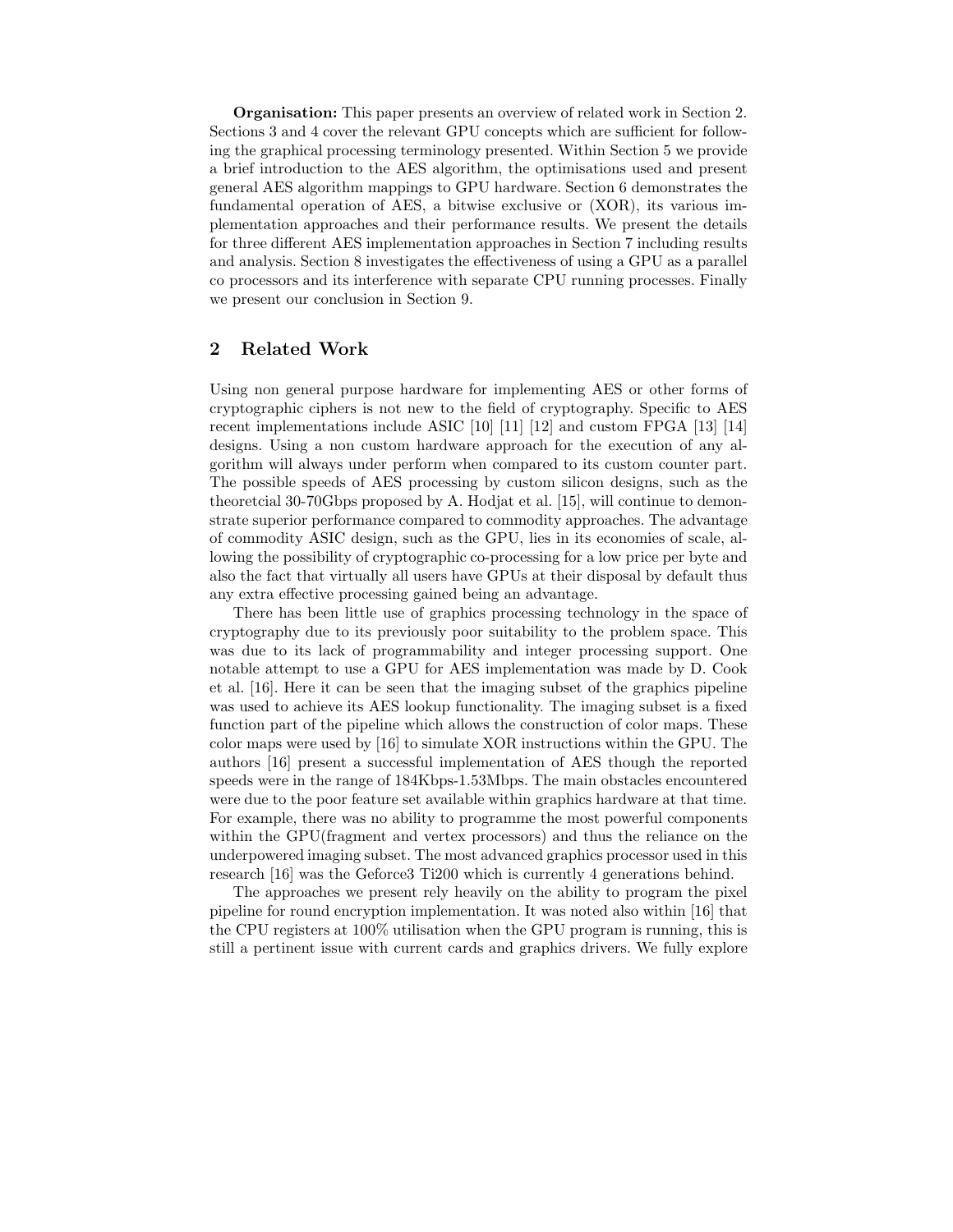this issue within Section 8 and present a method and results which demonstrate how GPU programs share the CPU with other CPU bound processes. Further work by D. Cook et al [3] has been carried out with regards to using the GPU to encrypt video streaming showing its feasibility, however the same hardware was used as previously described and thus the same performance issues exist.

One of the first publications [17] which shows the concept of using graphical hardware to solve cryptographic problems was based on a study on cracking Unix passwords using the PixelFlow [18] architecture. This paper provides the insight that the type of hardware suitable for solving graphical problems, which requires large arrays of simple parallel processors, is suitable to more general stream based problems encountered within cryptography. Buck [19] and Venkatasubramanian [20] give more contemporary insights into the use of current generation graphical hardware for general purpose processing solving data parallel tasks. General purpose computing on graphical hardware can now be seen across a wide array of application areas such as database research [21], computer vision [22], audio and signal processing and data mining [23]. For a fuller description of general purpose processing on graphical hardware and a survey of applicable application areas, refer to Owens et al [24] and the active GPGPU community [25] involved in all types of general purpose computing on GPUs.

# 3 GPU Background

Within this section we present a brief overview of the current graphics processing architecture and its graphical programming model. We also pay particular attention to the GPU facets which are relevant to the implementation processes presented later in the paper. The current GPU architecture designs largely follow the structure of the programming pipeline as used by the graphic APIs. This pipeline, see Figure 1, is divided into vertex processing, rasterisation, fragment processing and raster operations stages of operation. The general approach to graphics programming is to provide the graphics driver with a list of vertices which exist within a 3 dimensional space. These vertices act as primitive descriptors, such as triangles or quadrilaterals. The vertex processing stage is responsible for transforming vertex co-ordinates and vertex attributes before passing on to the next stage. The rasterisation stage is responsible for accepting these primitives and generating a pixelised view of the particular primitive. This pixelised view comes in the form of arrays of fragments, or potential pixels, which may or may not be rendered to the screen. The rasterisation stage hands off these fragments to the fragment processing stage, which can manipulate the fragment attributes such as its colour. These fragments are outputted to the final stage, raster operation, which is ultimately responsible for writing the final pixel colour values to the active framebuffer (usually the screen framebuffer).

The hardware designs map closely to this pipeline layout, the vertex processing and fragment processing are carried out on vertex processors and fragment processors. These processors contain the majority of the processing power found within a GPU, concerning the GPU generation under study, both processors con-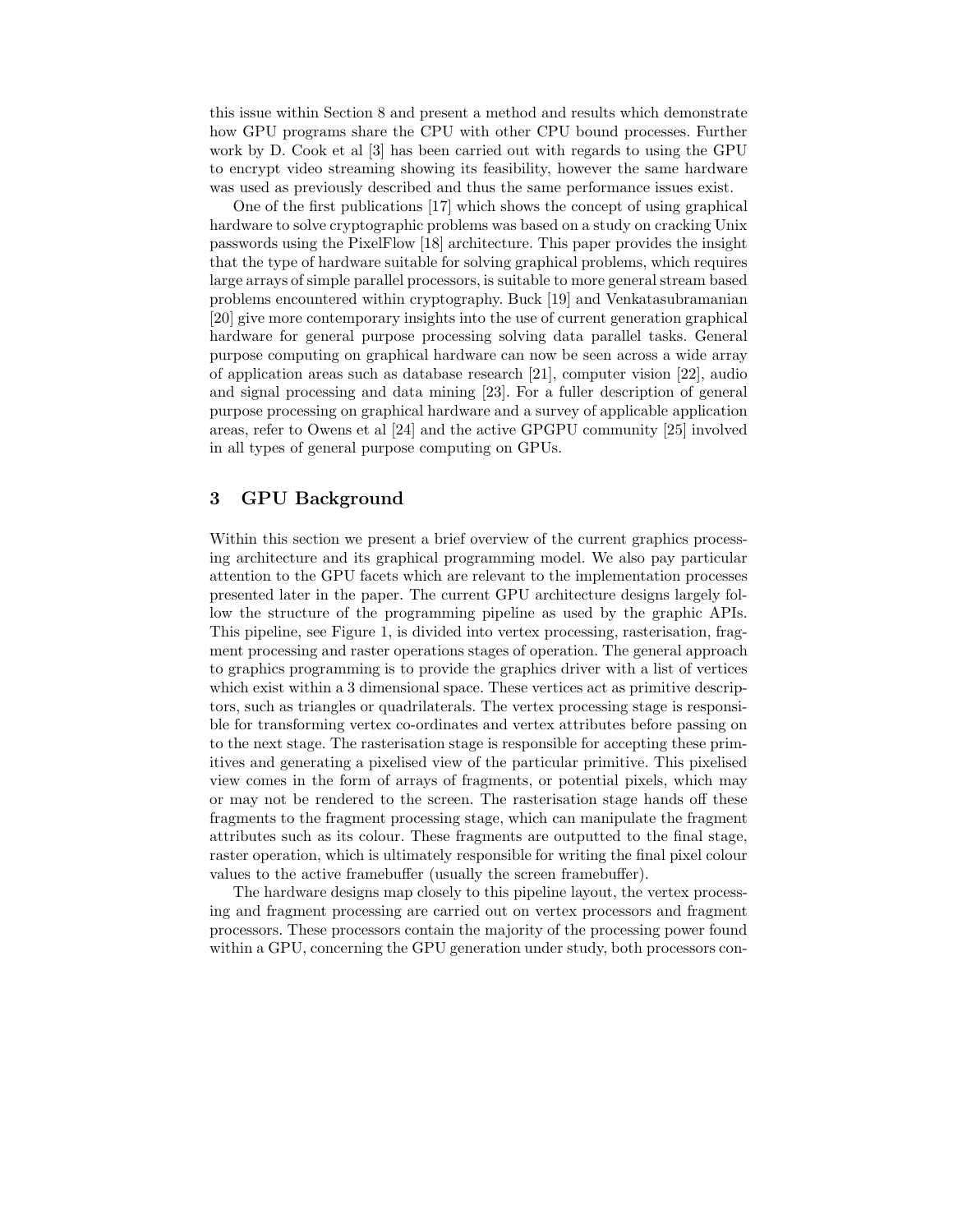

Fig. 1. A simplified view of the graphics pipeline.

tain 4 wide 32bit vector floating point processing units. The fragment processors traditionally have the most intensive task within the graphics pipeline and accordingly have the most processing power. For example the GeForce 7900 comes equipped with 48 parallel floating point processing units within the fragment processing stage compared to 8 within the vertex processing stage. The reason for GPUs outperforming CPUs in terms of performance progress is due to the expenditure of transistor budget on processing power (ie. fragment processors) rather than data movement and complex memory hierarchies. The downside to this being that the fragment processors run independently of each other, thus with no ability for fine grained synchronisation, only naturally data parallel tasks are suited to processing on GPUs. This is the reason for only supporting parallel modes of operation such as CTR and CWC. Attempts can be made to support chaining modes of operations, however performance is likely to suffer unless an efficient approach can be designed which allows a large number of multiple independent messages to be encrypted simultaneously.

The general programming model employed for general purpose processing on a GPU, and the method followed closely for the implementations presented here, is based on rendering a quadrilateral to the active framebuffer. The key is to ensure that the final rendering view port maps to the size of the rendering quadrilateral. This allows textures to be uploaded and have a one to one mapping between generated fragments from the rasteriser and the texture elements. This sets up a streaming processing model whereby all input data in the form of texture elements are made available individually and independently to each fragment processor. The fragment processor is then responsible for outputting the generated result based on the input data to its fixed output location, described below. The output can be written to the screen framebuffer or more usefully written to another texture using the OpenGL Framebuffer Object extension. This programming model can be implemented using the OpenGL or DirectX graphics libraries or can also use the CTM or CUDA frameworks recently introduced by the ATI and Nvidia corporations. There are also higher level languages which allow programmers to interact with GPUs using a more standardised programming approach such as Brook [26], however when implementing complex applications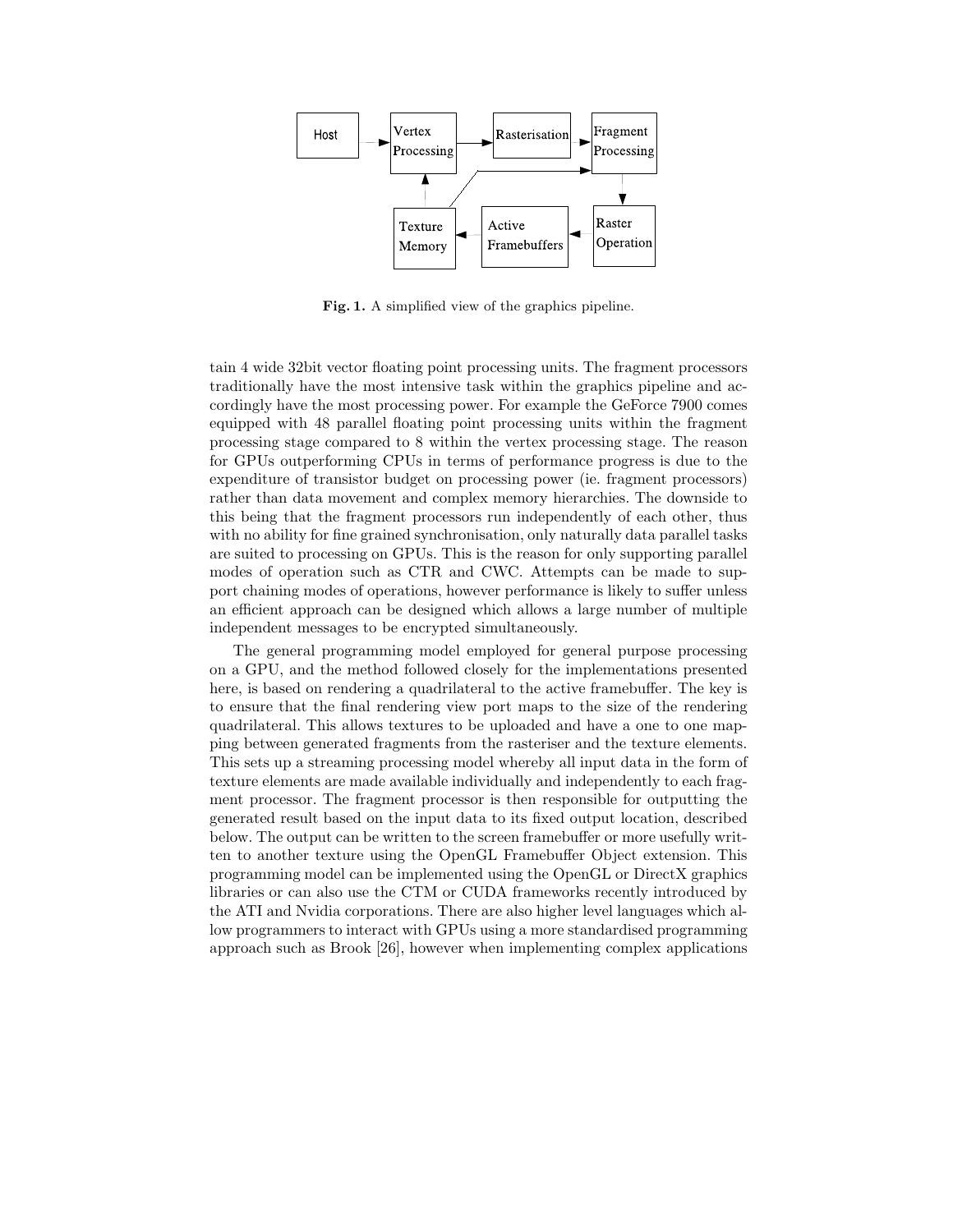on the GPU performance can be gained by having more direct control of the graphics hardware through the aforementioned libraries/framework.

# 4 The GPU and AES

The GPU memory model is based on access to graphical textures, which can be viewed as 2 dimensional arrays of memory, though 1D and 3D textures also exist. These textures are available for access from both the vertex and fragment processors. These textures are accessed via the use of texture co-ordinates within the corresponding dimensional space. The following are restrictions and potential bottlenecks to memory usage in all GPU generations which are relevant to our AES implementations.

High Data Throughput: There is a high data throughput requirement, both to and from the graphics card. This data transfer must occur across the system bus which in recent years has improved with the introduction of the PCIe bus standard. We address this potential bottle neck within Section 6.

Texture Lookups: Our implementation approaches rely heavily on texture lookups, these lookups come largely in the form of sequential and dependent lookups. Dependent texture lookups are those which use the retrieved data from an initial texture lookup to form the basis of new texture coordinates to execute a further lookup. This type of lookup generally results in random gather patterns from the accessed texture and results in large slowdowns to performance. Example results from the GpuBench [27] tool shows the dramatic fall off in access speed depending on the different types of texture access, ranging from over 60GB/s for sequential access to less than 4GB/s for random access. The reason for this reduction in speed is due to the small cache sizes on the GPUs, which are normally sufficient for graphical purposes which show a high degree of spacial locality of reference. There is an emphasis on all implementation techniques to try to reduce the memory footprint of lookup tables in Section 5 and 6 and to increase the reuse patterns of memory access in Section 7. With these techniques we try to minimise the last two types of cache misses as discussed in Hill et al. [28], namely conflict and capacity misses.

Gather and Scatter: Gather is supported in terms of texture reads from various locations, however, a notable restriction is the common lack of native scatter support within the fragment processors. Each fragment processor can output a small number of results (normally between 1 and 4), however these results must be written to a predetermined memory location within the active output framebuffers. This is due to traditional graphics programming where each potential pixel is associated with only one pixel location on the screen/framebuffer. This as we will see in Section 7 restricts our output format for our AES implementation strategies and also causes a further restriction on the input format for one of them.

Another relevant area of the GPU is the availability of a logical operation stage within the final stage of the pipeline. There is hardware support for this type of operation and more specifically XOR within the raster operations units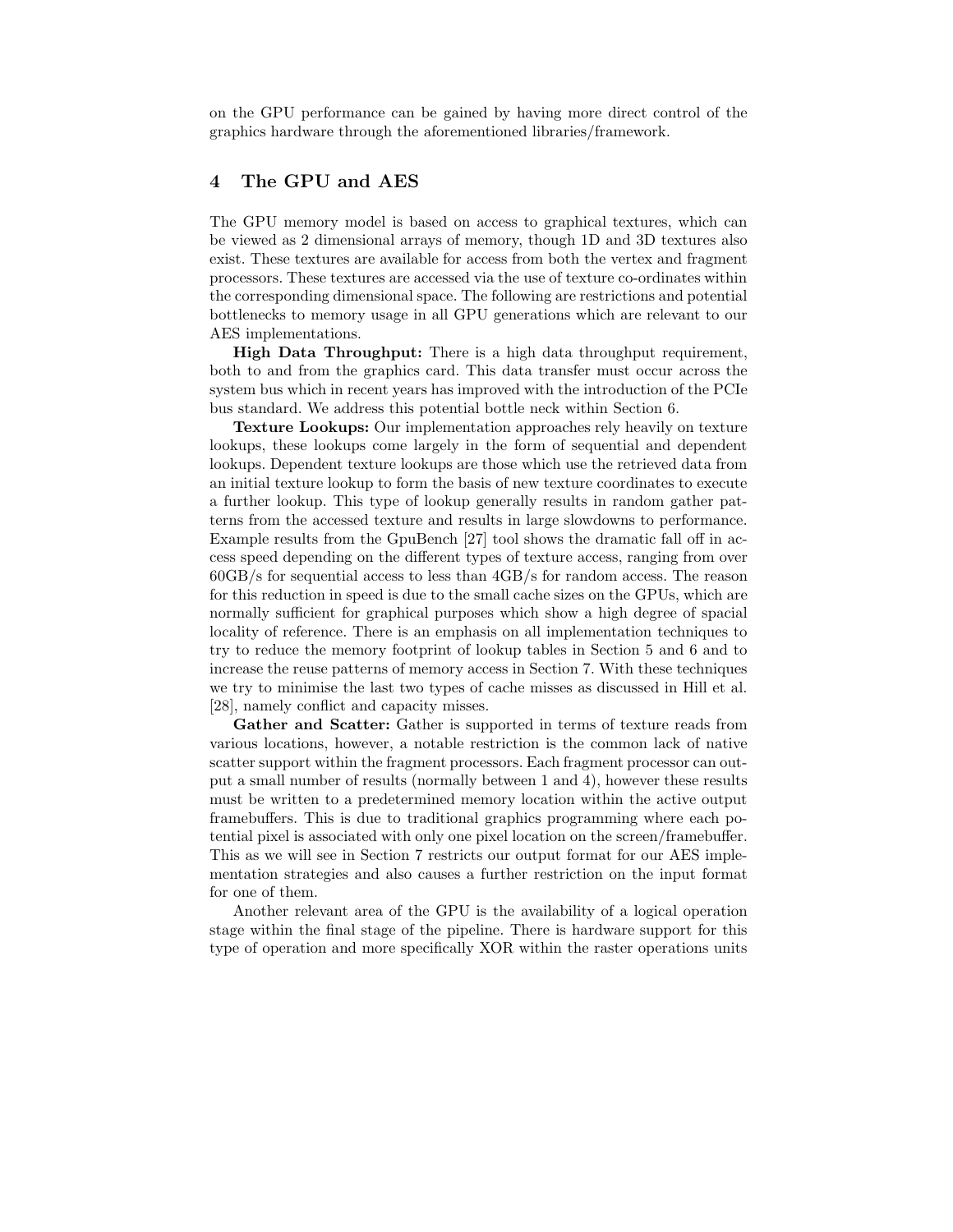(ROPs) of current designs. This allows the combination of the fragment processor output and the existing data within the active framebuffer to be combined using XOR. There does not exist support for XOR within current (prior to DirectX10 hardware support) designs of the fragment processors. ROPs can only be used at the end of the rendering pipeline and exist in fewer numbers compared to the fragment processors. We use this type of XOR functionality in both Section 6 and Section 7 and further discuss the restrictions imposed by its availability in the ROP only.

The last GPU feature of note is the fragment processors ability to implement swizzle operations for free. Data stored within textures can be addressed and operated upon within the various processing stages having the option of being represented as groups of 4 8bit components. This is due to traditional graphics processing commonly requiring work on RGBA (red, green, blue, alpha) groups, each of which is referred to as a component. Within the fragment processor there is the ability to change the ordering of these RGBA vectors during operations. This provides a useful means for cheaply executing byte rotates and ultimately leads to an optimisation of the Rijndael cipher to further reduce active memory footprint, which we will explore in Sections 5 and 7.

## 5 AES Background

The Advanced Encryption Standard (AES) [4] was introduced in 2001 by the National Institute of Standards and Technology in response to the aging concerns of DES [29]. The standard adopted a restricted version of the Rijndael [5] symmetric block cipher which can encrypt and decrypt plaintext blocks of size 128 bits using a key size of 128-bit,192-bit or 256-bit length. The Rijndael cipher was selected due to its compact simple structure and suitability to commonly available 8-bit and 32-bit processing platforms. The cipher is based on executing a number of round transformations on plaintext, each round's output is the next round's input. The number of rounds is determined by the key length, 128-bit uses 10 rounds, 192-bit uses 12 and 256-bit uses 14. We have selected to use only 128-bit and thus 10 rounds in all AES implementations within this paper.

Each round consists of largely the same steps except for an extra addition of a round key before starting and the lack of a MixColumns step in the last iteration. These steps operate on 128 bits of data called the State which transform the input State into 128 bits of output State ready for the next stage. The State, which consists of a 16 byte block, is generally viewed as a  $4 \times 4$  table of bytes. The round stages are Sub Bytes (non-linear byte substitution using an S-box lookup table), Shift Rows (cyclical shifting of bytes in each row), Mix Columns (linear transformation which mixes column State data) and Add Round Key (XOR addition of a scheduled round key with State data).

These rounds can be reduced into a simplified equation, see Equation 1, as presented in the original Rijndael cipher proposal [5], which we will be using with our implementations. This equation reduces the number of operations involved by using 4 1K table lookups whose results need to be XORed with each other and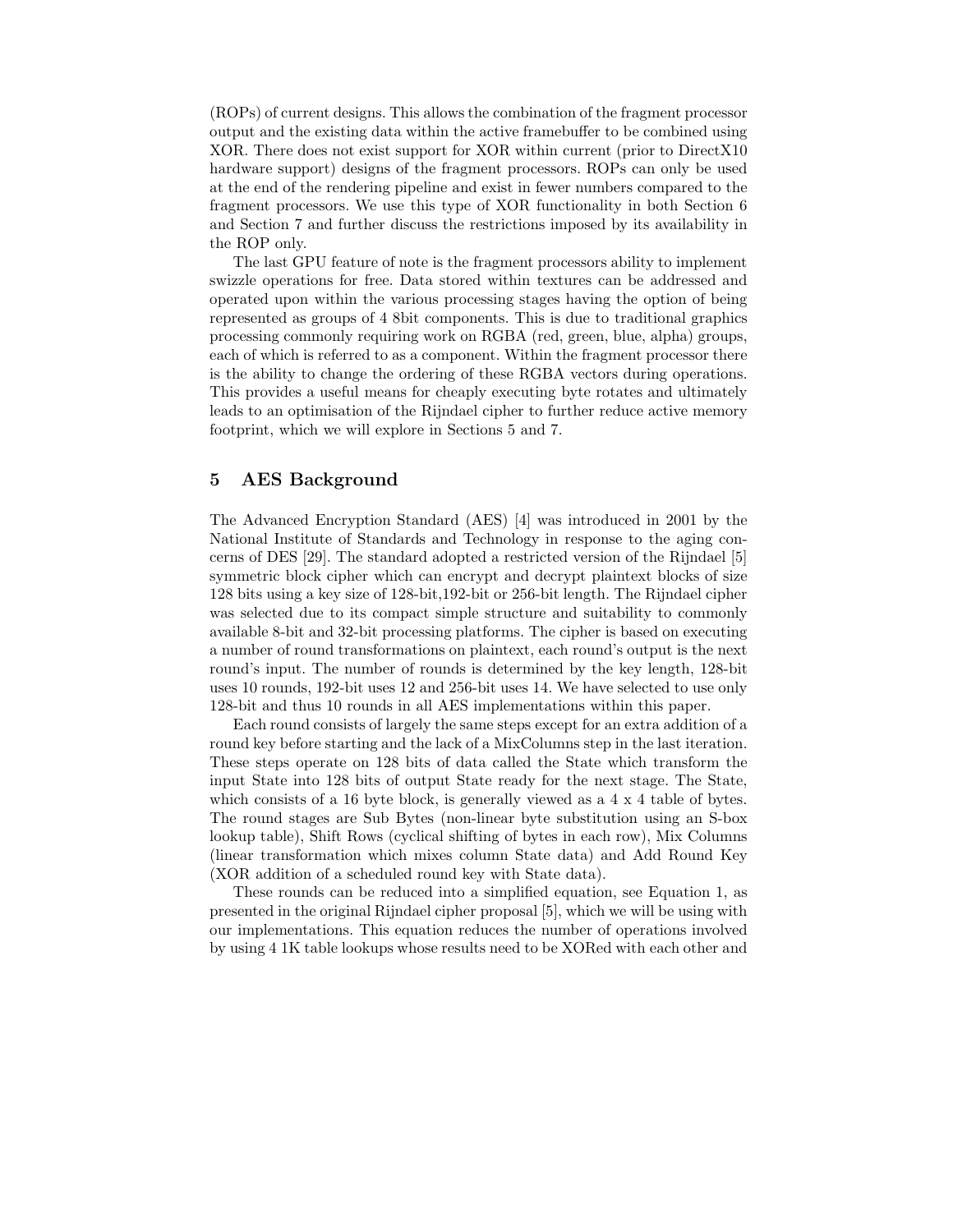the round key. In an attempt to reduce the active memory footprint used within each round we also have adopted a variation of the further reduced equation shown in Equation 2 from the same proposal. We can see that it reduces the table lookup to a single 1K table which will reduce the caching demands of this part of the implementation. This equation incurs a penalty of three extra rotates per column per round on the output of each table lookup, these rotates can be implemented using the free swizzle operations leading to an further optimisation of this equation as covered in Section 7. As we can see from the two equations that have been selected for implementation, which we describe as the noROT and ROT approaches, the operations involved are byte selects (swizzle), XORs (denoted by  $\bigoplus$ ) and table lookups (denoted by  $T_i[]$ ). We will separately address the issue of efficient XOR implementation on current GPU hardware in Section 6.

$$
e_j = T_0[a_{(0,j)}] \oplus T_1[a_{(1,j-c1)}] \oplus
$$
  
\n
$$
T_2[a_{(2,j-c2)}] \oplus T_3[a_{(3,j-c3)}] \oplus k_j .
$$
\n(1)

$$
e_j = k_j \oplus T_0[a_{(0,j)}] \oplus Rot(T_0[a_{(1,j-c1)}] \oplus
$$
  
\n
$$
Rot(T_0[a_{(2,j-c2)}] \oplus Rot(T_0[a_{(3,j-c3)}])) .
$$
\n(2)

As part of the results presented within this paper we include a comparative result from a CPU AES implementation. The CPU result is based on the maximum result of the following two approaches. We have implemented a modified version of the standard rijndael fast implementation [30] effectively running in ECB mode, which reduces the API overhead of operating on a single message block at a time. Within a single function it operates directly on large message arrays reducing function call overhead and pointer manipulation, which more closely simulates the required input layout of AES running on the GPU as discussed later. The second approach is to use the built in OpenSSL [31] speed test which encrypts memory located plaintext using AES. We have been careful to only compare a single core single processor CPU with a single GPU so as to provide some form of comparison base. Both CPUs and GPUs can be scaled in different ways, for example multi core, multi way CPUs or SLI, multi GPU boards. We have used a single core 2GHz processor for the CPU tests and single GPU processor boards for GPU tests.

#### 6 XOR Approaches

In this section we present three approaches for implementing XOR on the GPU which will be used for the AES implementations. First we discuss the common issues concerning all approaches, the data round trip to and from the card and data storage formats. There are three main choices when using OpenGL concerning texture (input/output data) storage format. They are external(cpu side)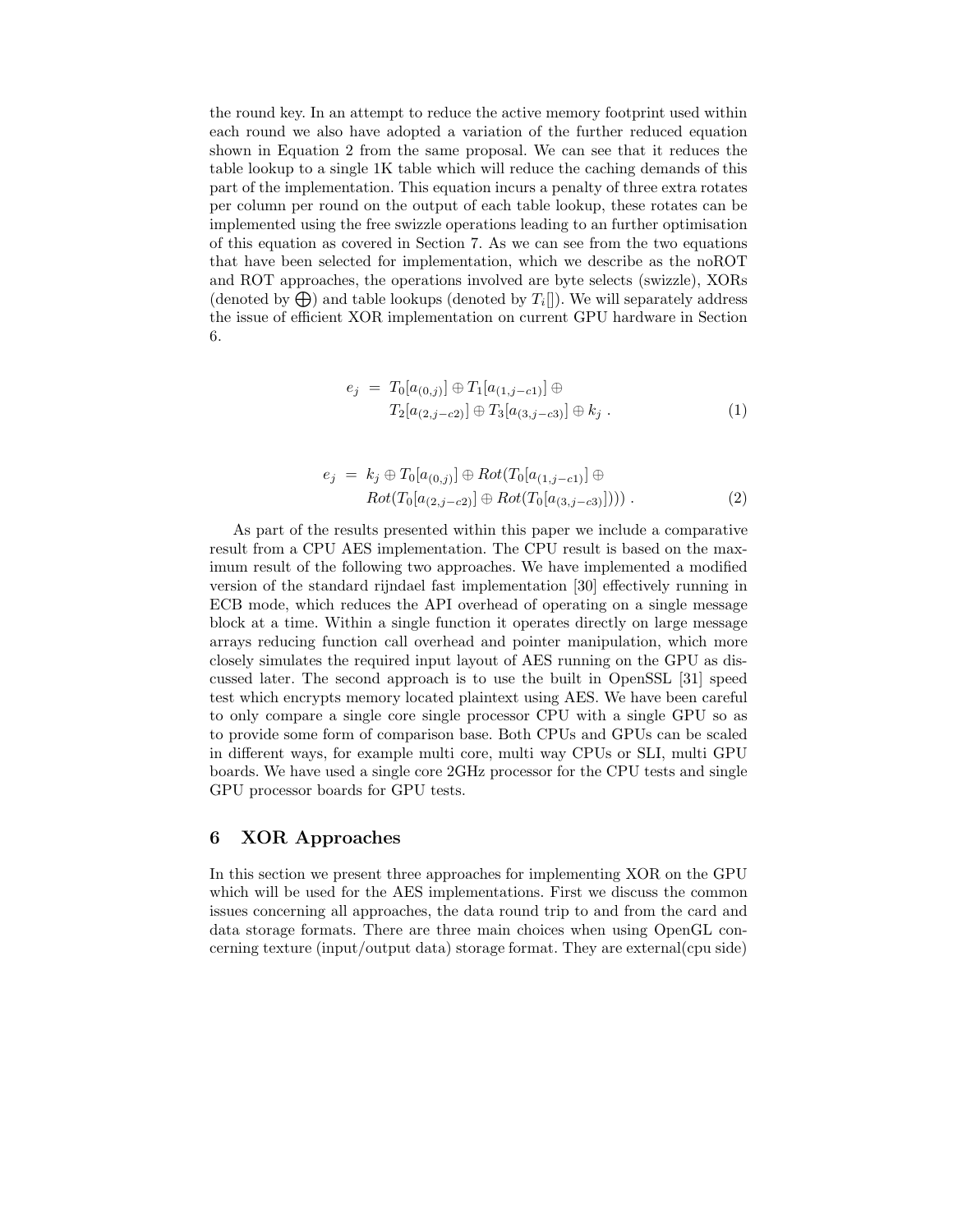data format, external data type and internal(gpu side) data format. For AES we will use an unsigned byte format and use the swizzled(re-ordered) four component BGRA textures and suggest to the driver that it maintain the RGBA format and layout internally. Note that you can only ever suggest/hint to the driver the required format for storage. The reason for using pre-swizzled components is that internally graphics processors store 8bit components in this format, if we use RGBA externally the driver would have to swizzle these before sending the data across the bus and thus causing a performance slow down. Also we have used the OpenGL Pixel Buffer Object extension to transfer the data which facilitates DMA data transfers directly from driver memory space. We have selected to use texture sizes of 1024x1024 pixels for all data transfers in both the XOR and AES implementations, these dimensions tend to show good performance in all cases. The performance drops for transfers as the texture size is reduced and shows little gain when increased over that size [32]. Here we present the three different approaches used for performing XOR on the GPU. These approaches only concern the currently existing GPUs as the recently introduced G80 contains integer support.

Approach 1: This approach involves the use of a lookup table to perform the XOR operation on two 8-bit values. The table uses 65,536 (256x256) entries, representing the precomputed results of the XOR operation for all 8-bit values. The lookup table is stored as a texture which uses the single component GL ALPHA external and internal format. This format is used to reduce the internal memory necessary to represent the lookup table. Two four component 1024x1024 textures are used to store the input data, each texture element (texel) holds four bytes. The bytes at corresponding locations within these textures are XORed together, thus using a sequential data access pattern across the input textures. For example the first component of the texel at location x,y in texture 1 is XORed with the first component of the texel at the same x,y location in texture 2. The approach renders a quadrilateral with dimensions 1024x1024 to match the size of the input textures. The generated fragments from the rasteriser are sent to a loaded fragment program which is designed to load in each pair of texels corresponding to the currently set texture coordinates. Each of the four pairs of bytes from the pair of texels are used in turn to execute a dependent texture lookup within the 256x256 XOR lookup texture. The result of each XOR lookup form one of the four components of the output fragment.

Approach 2: We have noted that dependent texture lookups have a severe performance penalty. One way to reduce this penalty is to make the dependent texture lookups access a reduced lookup space and thus ease the caching requirements. This approach uses a similar method to the above 256x256 8-bit lookup table, however to help reduce the size of the table we split each 8 bit input value into two 4-bit values and use a smaller precomputed 256 entry table. The issue with this approach is that there is no integer support or bitwise operators, all values read into the fragment processor are represented as floating point numbers. Thus splitting the input floating point values representing the high and low 4-bit values must be achieved using a different method.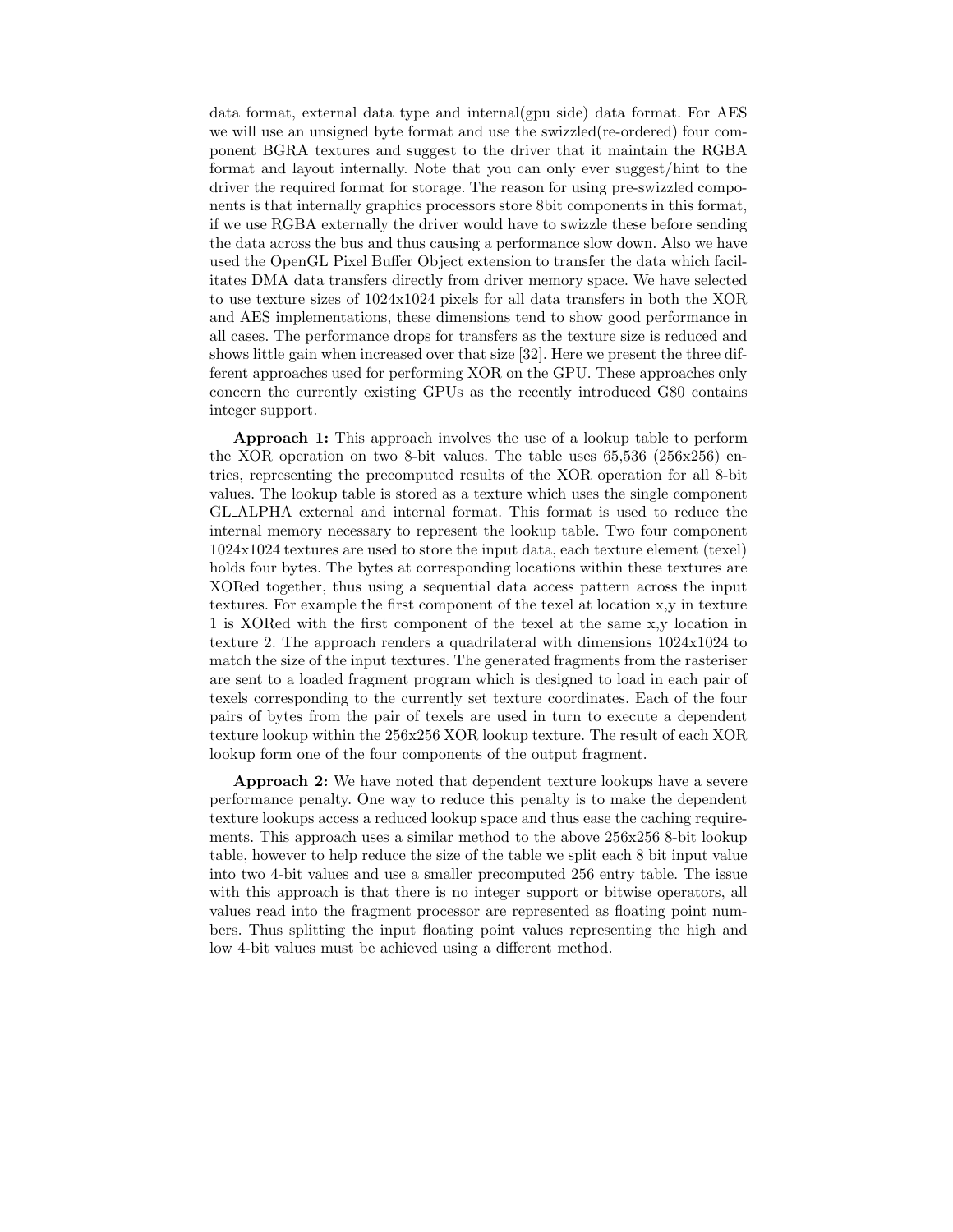The method requires a 16x16 entry texture with the wrap mode set to GL REPEAT to store our precomputed XOR values. Note that all byte reads from textures within fragment programs are clamped between 0 and 1, there is no way to avoid this at present when dealing with byte values. Due to this clamping, when byte values are used as the coordinates for a dependent texture lookup into the 16x16 XOR table, they will automatically retrieve the XOR of the 4 high bits (most significant). We then multiply the original input pair of input values by 16, which when combined with the repeating nature of the lookup texture, cancels out the effect of the high bits and will retrieve the XOR of the 4 low bits. After retrieving the two 4-bit results they are recombined by multiplying the 4 high bit value by 16 and adding the low bit resultant value. It should be noted that all retreived values required multiplication by a correction factor of slightly less that 1 to avoid rounding error when used in depended texture lookups.

Approach 3: We use the native XOR found in the ROP units at the end of the rendering pipeline, i.e. the output from the fragment processors can be XORed with the values within the framebuffer. The advantage to this is that it will perform well, however the disadvantage is that the XOR operation can only be applied to the final stage of the rendering process meaning that to reuse previously XORed values a full render pass must occur. In comparison, the previous two approaches which simulate XORs within the fragment processors can immediately reuse the values for input into other operations within the fragment program. The ping-pong method must be employed when requiring the previous render pass output to be used within the next pass input. This involves making the output textures the input textures of the next rendering pass, and switching the current pass's input texture to be the output textures of the next pass.

A bi-product of the ROP stage XOR is that only a single input can be XORed to the existing results in the framebuffer. To equalise this fundamental difference, when benchmarking all three approaches we only transfer the data for one input texture in approaches 1 and 2, thus only one set of data is changing, as in approach 3. We have taken this into account when reporting the amount of bytes XORed in the results section.

Results: Table 1 shows the results of the three approaches including CPU results. The 8bit and 32bit CPU results portray the performance using bytes and integers respectively as the data units for the xor operations. The GPU results include figures for running the approaches with full data round trip and without. As one would expect the full data round trip approaches incurs large slow downs due to the transmission of the input and results across the system bus. The reason for including the results for non round trip XORs is due to the reality that when used within AES the data will not have to be transferred across the system bus after every XOR operation. We can see that the native XOR results far exceed those of the others, however it is worth bearing in mind the previously mentioned restrictions to using this approach. The native speeds as expected are close to the full rendering speeds with the additional overhead of a texture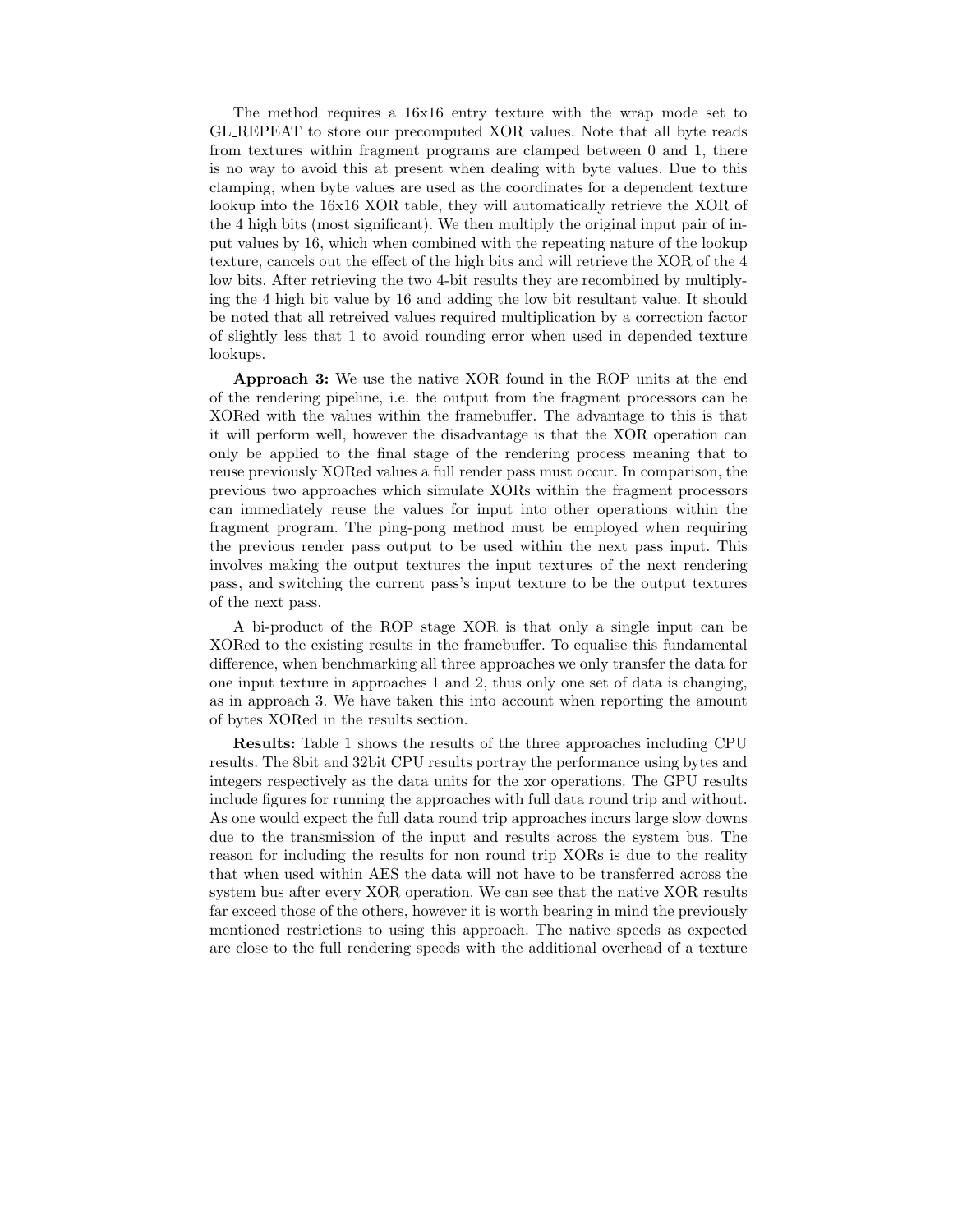lookup and a framebuffer read per pixel per pass. Note that the theoretical pixel fill rate of the 7900GT is 7200Mpixels/s, that is equivalent to 28,800MB/s. We can also see that there is a significant increase in XOR performance when using the 4-bit lookup table over the 8-bit lookup table. This increase and the fact that the major difference between the table lookup approaches and the native approach is the execution of dependent texture reads, suggest that the lookup table approaches are memory bound.

Table 1. Results of the various XOR implementation approaches quoted in MBytes/s.

|                                                                                                                          |  |  |                                                    | GeForce 6600GT   GeForce 7900GT |  |  | CPU |  |
|--------------------------------------------------------------------------------------------------------------------------|--|--|----------------------------------------------------|---------------------------------|--|--|-----|--|
|                                                                                                                          |  |  | 8-bit 4-bit Native 8-bit 4-bit Native 8-bit 32-bit |                                 |  |  |     |  |
| W/O Round Trip 181.26 1068.0 4160 672.0 3510 12249 118.29 437.18<br>With Round Trip 79.61 126.7 141.0 334.83 472.7 475.4 |  |  |                                                    |                                 |  |  |     |  |
|                                                                                                                          |  |  |                                                    |                                 |  |  |     |  |

# 7 AES Approaches

As previously mentioned we use the encrypt part of the AES cipher using 128 bit key length and thus 10 rounds. We have maintained the same texture size of 1024x1024 as used within Section 6. All approaches use Pixel Buffer Objects for efficient data transfer both to and from the graphics card, this data round trip is included in all implementations to show realistic performance results. As introduced in Section 5 both forms of the optimised table lookup techniques of AES cipher implementation, as presented in the original Rijndael proposal, are implemented within each approach. All approaches use a technique called multiple render target, which involves the use of 4 output textures as output targets for the fragment programmes.

Memory Access Techniques: In general we read plaintext data from textures which have an internal format of four bytes (components) per texture element (texel). Each texel makes up a single column within the input block State. Each texel is written out to the destination framebuffer when the round or stage processing, depending on the approach used, is finished and represents the new State value of the corresponding column. Within all approaches we attempt to increase the patterns of memory access by altering the layout of the plaintext data across the input textures. We explore three different input gather techniques which include the use of multiple tables and single tables. These techniques are included in the implementation of each approach where appropriate.

- In Figure 2(a) we can see that the input data is read from four different textures at the same texture coordinate, this provides for good predictability though as Govindaraju et al. [33] points out texture memory is read in the form of blocks of data. This would mean that 4 independent texture blocks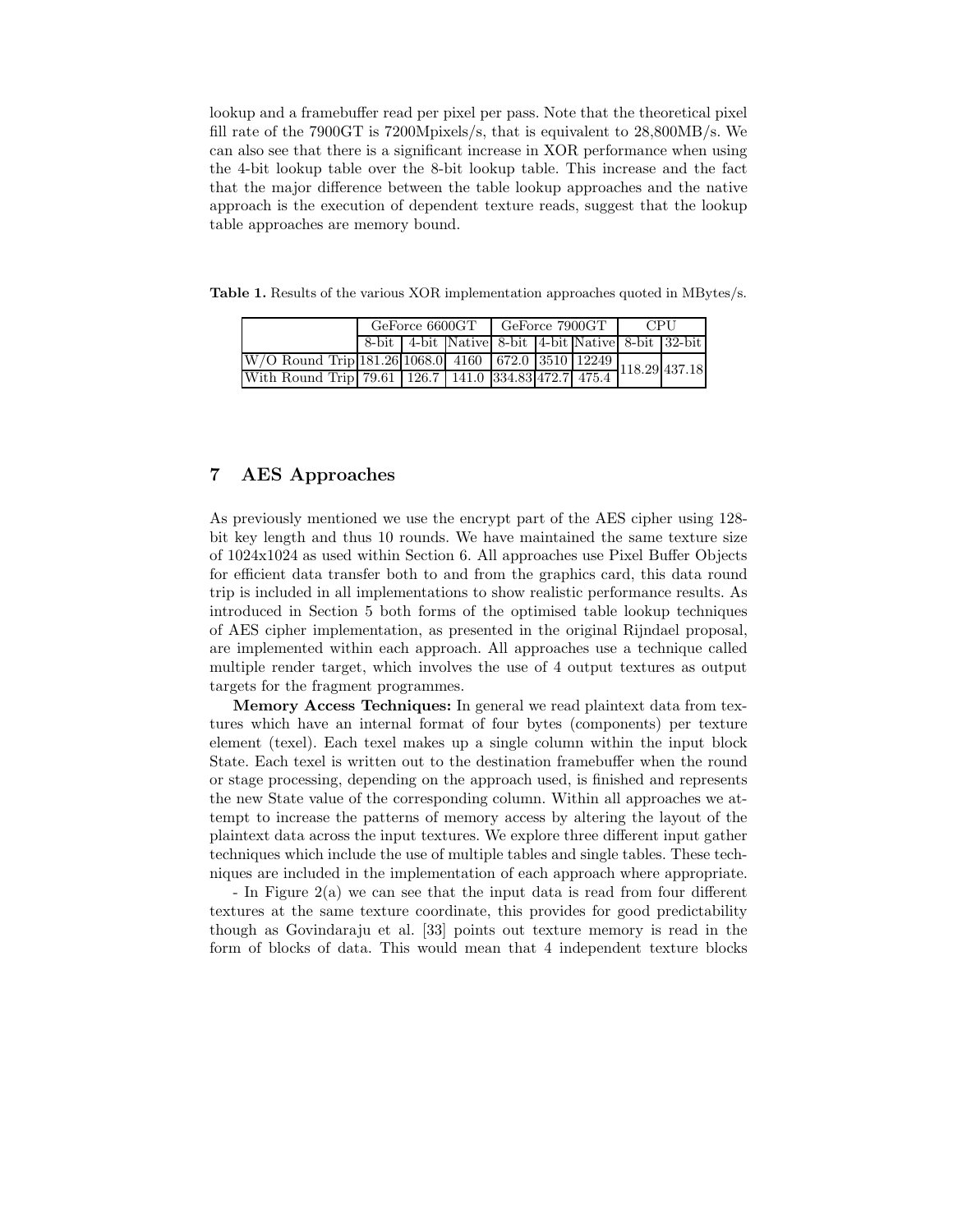are requesting residency within the texture cache at all times. We label this technique as Multi Input in the results.

- In Figure 2(b) we have adopted a different memory gather approach reading all input plaintext from a single texture. The layout of the 16 byte blocks use four component texels one after the other in a horizontal fashion which we hope would require less active memory blocks within the texture cache at the one time. The rasterisation pattern which is responsible for handing off fragments to the fragment processor in a cache friendly order is proprietary so we can only guess at the most efficient access patterns. To reduce the overhead in calculating the 4 different gather texture coordinates within the fragment program we construct the rendered quadrilateral with multiple texture coordinates per vertex. We configure each texture coordinate set to be appropriately out of line with the rendered quadrilateral so that the interpolated coordinates generated within the rasterisation stage will automatically fall on the correct texel. This allows the rasterisation stage of the pipeline to be utilised thus incurring no computational overhead within the fragment processors. This technique is labeled as Single Input Hgather.

- The third approach shown in Figure  $2(c)$  is similar to the previous technique, reading from a single texture, however to cater for an access pattern which suits 2 dimensional block structures better we organise the input plaintext data into a square. This has similar gather requirements to standard texture filter reads used within traditional graphics programming. The same method involving multiple texture coordinates as stated in the previous technique is also used here. This technique is labeled as Single Input Sgather.



Fig. 2. Illustrations of the different gather techniques employed across the AES approaches.

The AES implementation approaches are presented here.

Approach 1: This approach is based on the 8-bit implementation of XOR as described in Section 6 and both forms of AES optimisation as described in Section 5. Each execution of the fragment program reads a full 16 byte block via 4 texels using the gather techniques described above. The other input textures used within the fragment program are the round key texture, the XOR texture and the Te (using the terminology in reference [30]) lookup textures. The round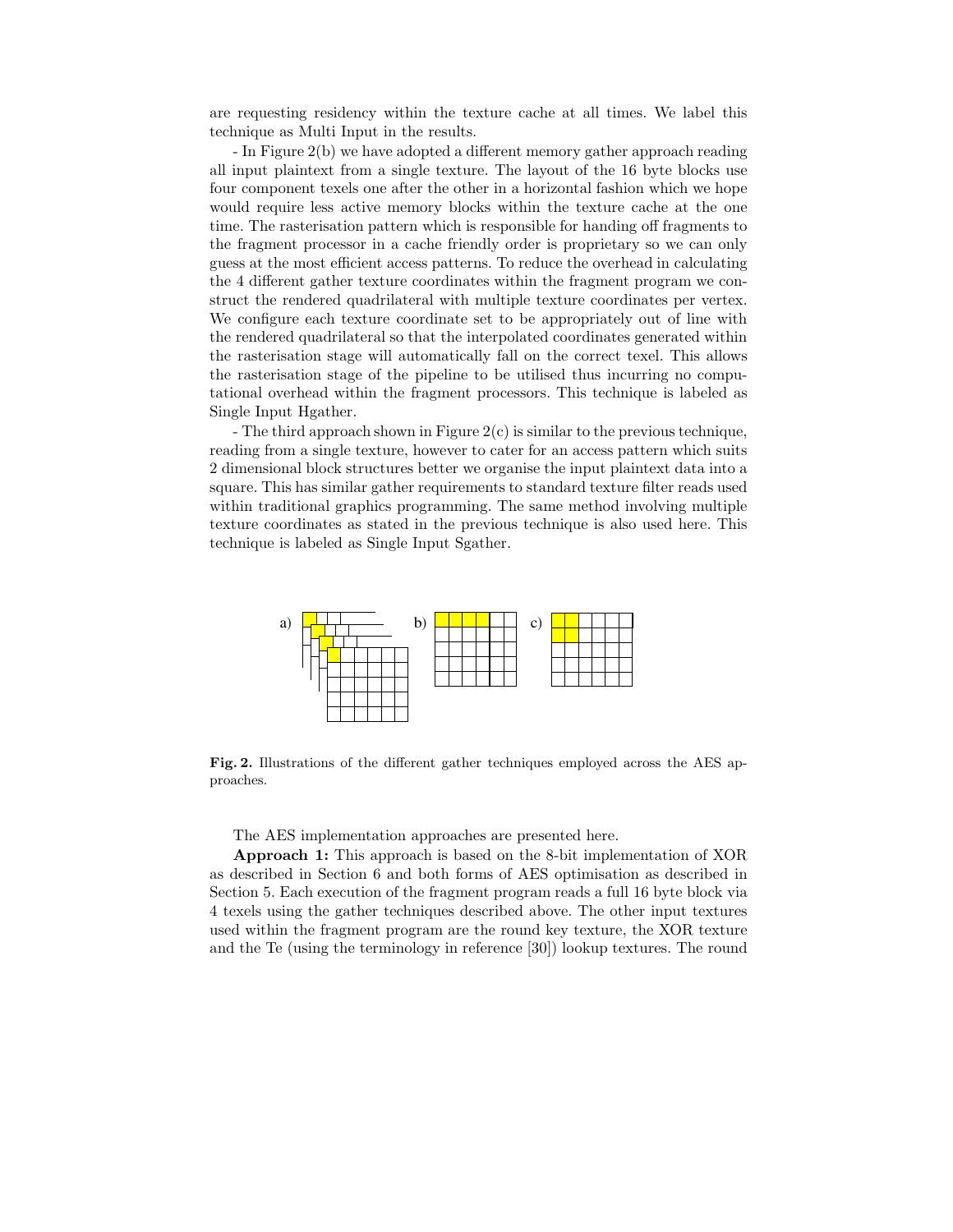key texture is a 1D texture which contains a pre-generated schedule of round keys which is provided by the CPU part of the implementation. The appropriate texture co-ordinates for the round key are dynamically generated within the fragment program. There are either 5 or 2 1D Te lookup textures, representing the first form of the cipher optimisation lookup tables (noROT) or the second form which only involves a single lookup table (ROT). The extra lookup table is used for the last round which consists of a precomputed set of results for this round which excludes the MixColumn step. A single execution of the fragment program processes the 16 input bytes and produces the final round output of 16 bytes.

Approach 2: Based on the 4-bit version of XOR approach described in Section 6 the vast majority of implementation detail is the same as the above 8 bit AES approach. The number of XOR lookups are doubled due to both the high and low bit values being dealt with separately. The high and low bit values are only recombined at the end of each round when necessary for use as a single 8-bit Te table lookup value. This recombining could be further delayed by using 2D Te lookup tables based on 4-bit by 4-bit lookups though was deemed unnecessary as the ALU instructions are not presenting a bottleneck. This could be shown by the removal of all ALU instructions within the algorithm implementation which resulted in no performance difference.

Approach 3: This approach is based on the ROP provided XOR native implementation shown in Section 6. As scatter is not supported within fragment programs, the output is restricted to writing to a fixed location within the four active output framebuffers(textures). This restriction dictates that the input format must use the Multi Input gather technique as described above. The Single Input Gather techniques are not incorporated into the implementation of this approach. As only one XOR operation per fragment output can be executed per pass, we require five rendering passes per round of execution plus one initial clear fragments command to reset all output values to zero ready for the next round after the input and output textures have been swapped, see ping-pong above. Each stage of the optimised AES implementation equation is implemented by a different fragment program specifically written to execute the correct component based lookup within the Te textures. To save having to read in all four input textures each render pass and due to the free nature of the swizzle operation(ie. RotByte \* n) we can rearranged the ROT version of the AES implementation technique to permit only a single active input texture per pass, thus reducing the active cache footprint of a single pass. Equations 3 and 4 show the first two column equations suitably rotated to facilitate a single column reference per rendering pass, note the column references are matching vertically. This in effect means that we are only referring to a single column at each stage and generating full stage output for all columns, XORing it with the appropriately rotated result. The OpenGL Vertex Buffer Object extension was employed when implementing this approach to reduce the overhead of vertex transfer due to the high number of render passes.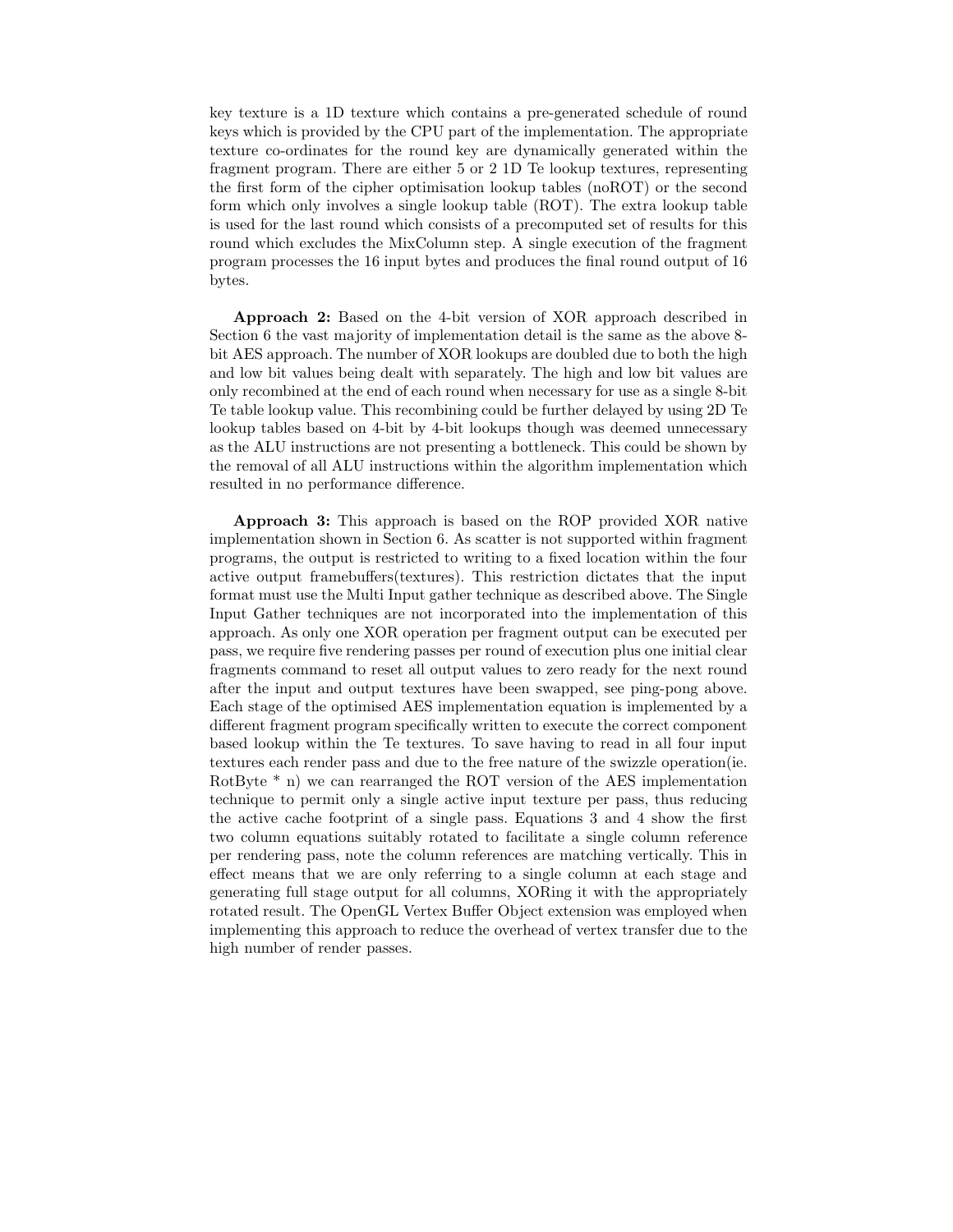$$
e_0 = k_0 \oplus T_0[a_{(0,0)}] \oplus Rot(T_0[a_{(1,1)}]) \oplus Rot2(T_0[a_{(2,2)}]) \oplus Rot3(T_0[a_{(3,3)}])
$$
(3)

$$
e_1 = k_1 \oplus Rot3(T_0[a_{(3,0)}]) \oplus T_0[a_{(0,1)}] \oplus Rot(T_0[a_{(1,2)}]) \oplus Rot2(T_0[a_{(2,3)}]) \tag{4}
$$

Results: Table 2 shows the results of the various implementation strategies described above running on both graphics cards mentioned in Section 1. We can see that the performance figures predictably follow the results trend presented in the XOR Approaches in Section 6. There is a consistent slight speed up when using the ROT version of the AES implementation over the noROT version. There is no appreciable difference in speed when using the different gathering techniques which suggests that the bottleneck lies with the XOR table lookups or that the sequential nature of all gather techniques do not incur conflicts or capacity misses in the first place. In general it is good practice to structure reusable memory access patterns which benefit from spacial locality of reference. These techniques can be applied when implementing future approaches using the new DirectX10 architectures where XOR bottlenecks will not exist. It is worth noting that the speeds of the CPU implementations under perform when compared to 64 bit optimised versions reported on [34].

| Gather                                                |                  | GeForce 6600GT GeForce 7900GT |            |                                         |  |             |     | <b>CPU</b> |
|-------------------------------------------------------|------------------|-------------------------------|------------|-----------------------------------------|--|-------------|-----|------------|
| Technique                                             |                  |                               |            | 8-bit 4-bit Native 8-bit 4-bit Native   |  |             |     |            |
| Multi Input noROT 6.11 11.19 44.89 25.71 39.01 108.55 | ROT              |                               |            | $(6.24)$ 11.47 45.15 25.86 39.23 108.86 |  |             |     |            |
|                                                       |                  |                               |            |                                         |  |             |     |            |
| Single Input                                          | ROT              |                               |            | $6.22$ 11.40 N/A                        |  | 26.06 39.18 | N/A | 46.13      |
| Sgather                                               | noROT 6.11 11.22 |                               |            | N/A                                     |  | 25.92 39.12 | N/A |            |
| Single Input                                          | ROT              |                               | 6.20 11.41 | N/A                                     |  | 25.99 39.16 | N/A |            |
| Hgather                                               | noROT 6.15 11.30 |                               |            | N/A                                     |  | 25.69 39.08 |     |            |

Table 2. Results of the various AES implementation approaches quoted in MBytes/s.

Figure 3 demonstrates the encryption throughput effectiveness of the GPUs studied when using different packet sizes. A packet of data is defined as a separate block of data which is delivered to the GPU in isolation and delivered back to the CPU after the entire data block is encrypted. In practice the data packet size refers to the amount of data transferred as textures across the system bus before rendering and subsequent readback happens. The figure quite clearly shows that as the packet size reduces the throughput also reduces. The causes of this are the inefficiencies in transferring multiple small data loads across the system bus which leads to an increase in the number of CPU-GPU interactions. Also in general terms, as data workloads reduce in size it becomes increasingly difficult to ensure all processors in a highly multi processor environment are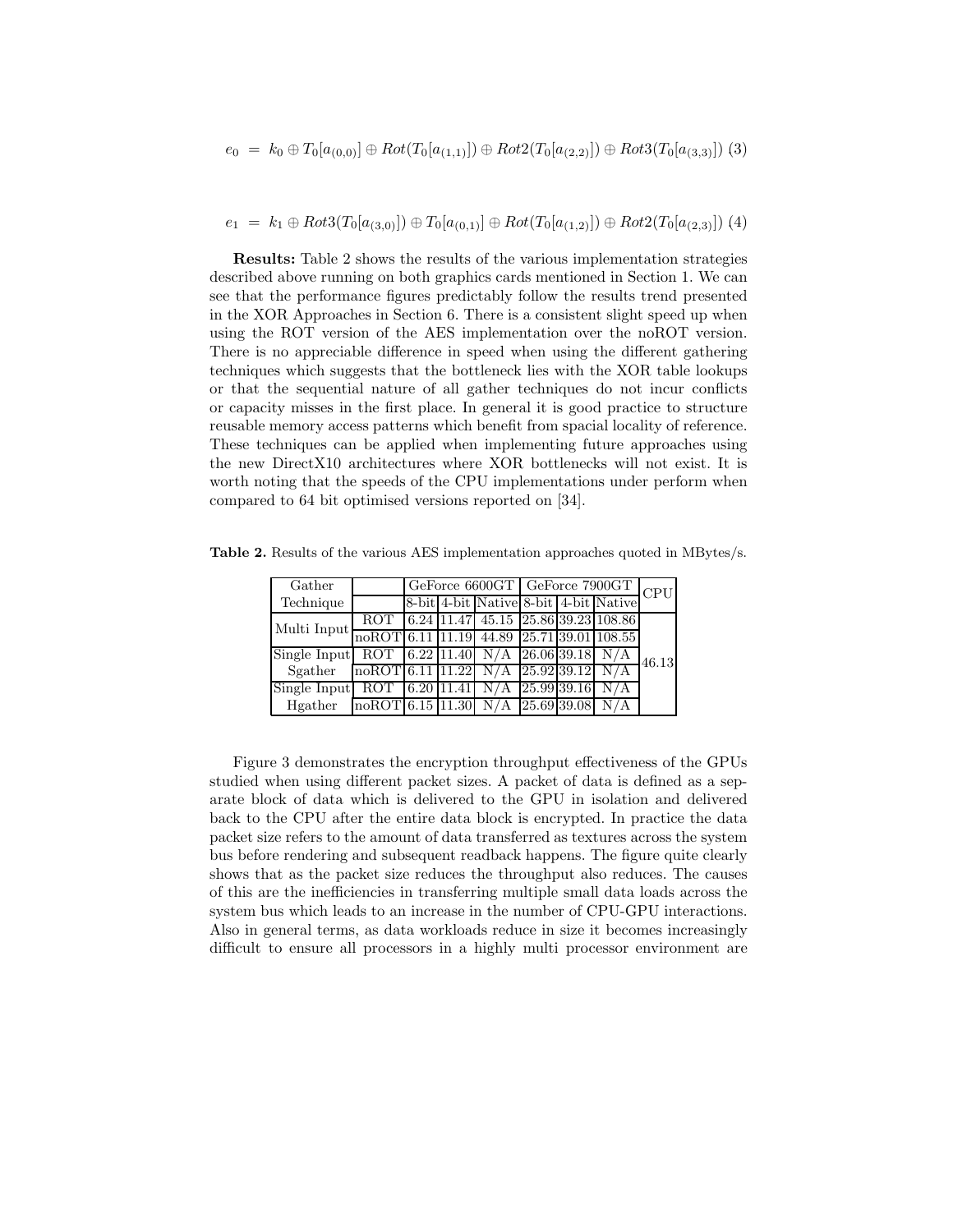kept busy, which in turn leads to difficulty in effectively leveraging the potential processing power. The implication of the noted behaviour in Figure 3 with regard to cryptography is an ineffectiveness of the GPU to assist in small data unit encryption and decryption. Applications such as IPsec rely heavily on this type of behaviour and thus in order to assist, the small packet size throughput bottlenecks would have to be significantly reduced. Applications which require bulk data encryption and decryption are thus more suited to the GPU.



Fig. 3. Effects of packet size variation on encryption throughput.

# 8 GPU as an AES Co-Processor

The results shown in Section 7 are somewhat encouraging in that current GPUs can provide assistance as a cryptographic co-processor, however it was noted that the operating system reported CPU utilisation lies at 100% during all runs of the above approaches. D. Cook et al. [16] also reported the same issue for their implementations. There is little point in using the GPU as a cryptographic co-processor if it must be run in series with CPU tasks. We present a formalised investigation into this behaviour and corresponding results in this Section.

We define % CPU Idle Time as the amount of idle CPU time during the execution of a GPU task as a percentage of the total runtime of the GPU task. For example two CPU bound programs which must run in series would have a % CPU Idle Time of 0% and conversely tasks which can run perfectly in parallel have a  $\%$  CPU Idle Time of 100%.  $\%$  CPU Idle Time for GPU tasks can be calculated as follows: create a CPU bound task which requires a known amount of runtime, called CPU Task Time; note the length of time the GPU tasks takes on an otherwise idle CPU, called GPU Task Time; the CPU Task Time must be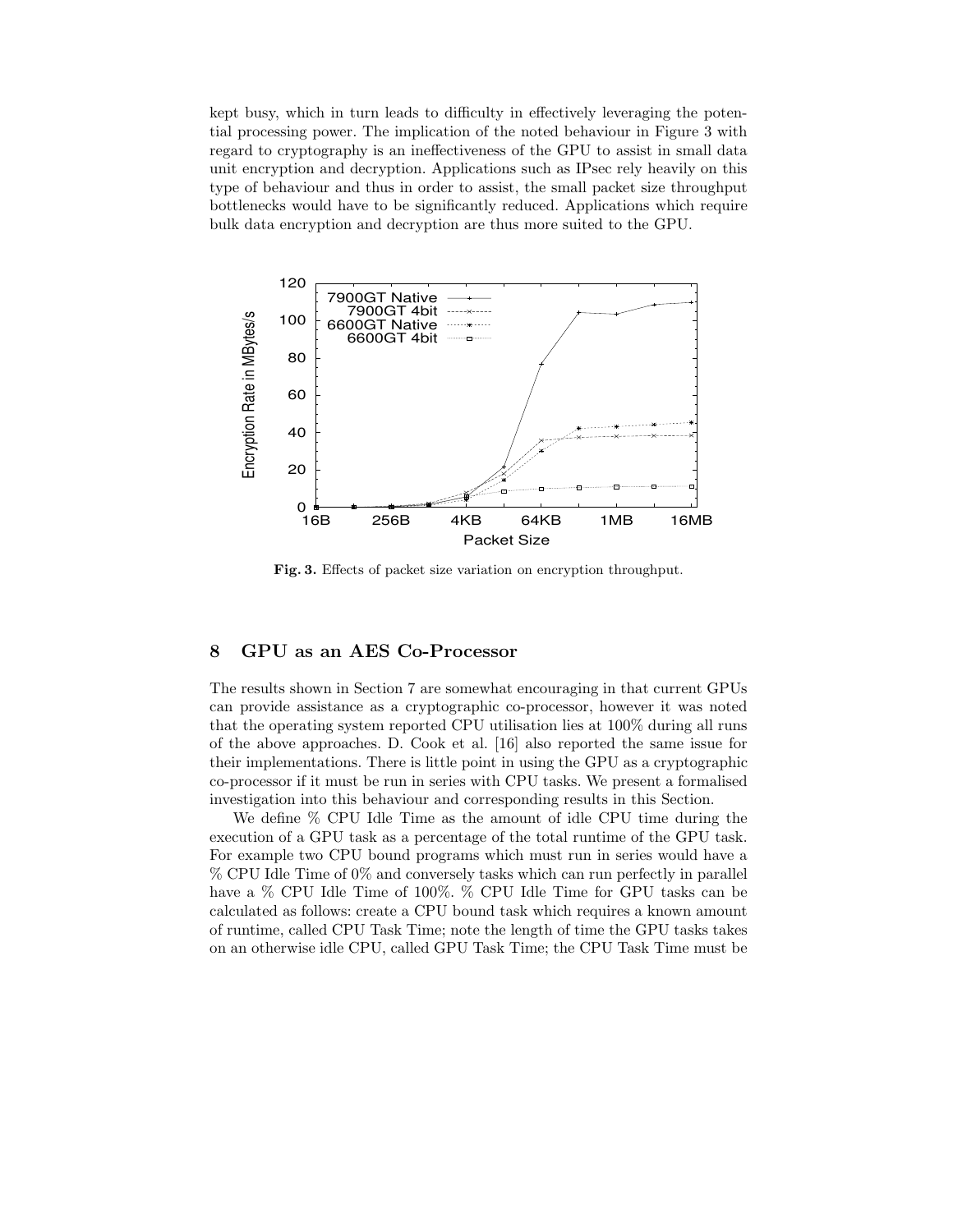sufficiently longer than the GPU Task Time such that it starts first and always finishes last; run both the CPU and GPU tasks together, starting the CPU task first and note the total run time of the CPU task (which should always finish last), called the Combined Task Time; GPU Task Used CPU Time = Combined Task Time - CPU Task Time, this follows as the amount of CPU time demanded by the GPU must be the extra time the CPU task takes to finish when run in parallel with the GPU task; GPU Task Idle CPU Time = GPU Task Time - GPU Task Used CPU Time, this also follows as the amount of time the GPU task consumes that it is not running on the CPU must be in the form of idle CPU cycles; % CPU Idle Time = GPU Task Idle CPU Time / GPU Task Time \* 100.

Results: In Table 3 we can see that in general the GPU performs well as a co-processor in that most of the percentages are quite high, thus leaving a high percentage of idle CPU time for other CPU tasks. There is a notable reduction in % CPU Idle Time for scenarios which demonstrate a high transfer rate. This is expected as the amount of CPU overhead will remain more or less consistent across the presented GPU tasks even though the overall transfer time has dropped: thus resulting in a high percentage of its running time occupying the CPU. Care has to be taken when interpreting these figures given that the faster AES approaches are not necessarily disadvantaged over the slower ones in terms of % CPU Idle Time, but rather there is a price to pay for the increased transfer rates. The GPU tasks which transfer at faster rates can artificially generate the same % CPU Idle Time as the slower GPU tasks by adding sleep cycles. This table clearly demonstrates that the high transfer rates come at a price.

| Gather                                                      |                                                     |       | GeForce 6600GT |                                         | GeForce 7900GT |  |                                           |  |
|-------------------------------------------------------------|-----------------------------------------------------|-------|----------------|-----------------------------------------|----------------|--|-------------------------------------------|--|
| Technique                                                   |                                                     | 8-bit |                | 4-bit Native 8-bit 4-bit Native         |                |  |                                           |  |
| Multi Input noROT 95.96% 94.10% 85.98% 88.79% 89.79% 74.57% | <b>ROT</b>                                          |       |                |                                         |                |  | 96.69% 94.19% 86.75% 87.42% 90.61% 74.84% |  |
|                                                             |                                                     |       |                |                                         |                |  |                                           |  |
| Single Input                                                |                                                     |       |                | ROT 99.18% 96.75% N/A 88.06% 93.54% N/A |                |  |                                           |  |
| SGather                                                     | $noROT[98.24\%[95.32\%] N/A [88.65\%[92.34\%] N/A]$ |       |                |                                         |                |  |                                           |  |
| Single Input ROT 98.76% 96.59% N/A 88.70% 93.02% N/A        |                                                     |       |                |                                         |                |  |                                           |  |
| HGather                                                     | $noROT$ 98.56% 96.46% N/A 88.49% 93.34% N/A         |       |                |                                         |                |  |                                           |  |

Table 3. % CPU Idle Time based on 16MB packet sizes.

#### 9 Conclusions

Within this paper we have presented new approaches to solving AES block cipher encryption on pre G80 GPU hardware. We have compared each approach's resulting performance to each other and to standard CPU implementations. We have achieved rates of up to 870.8Mbits/s using a Raster Operations Unit based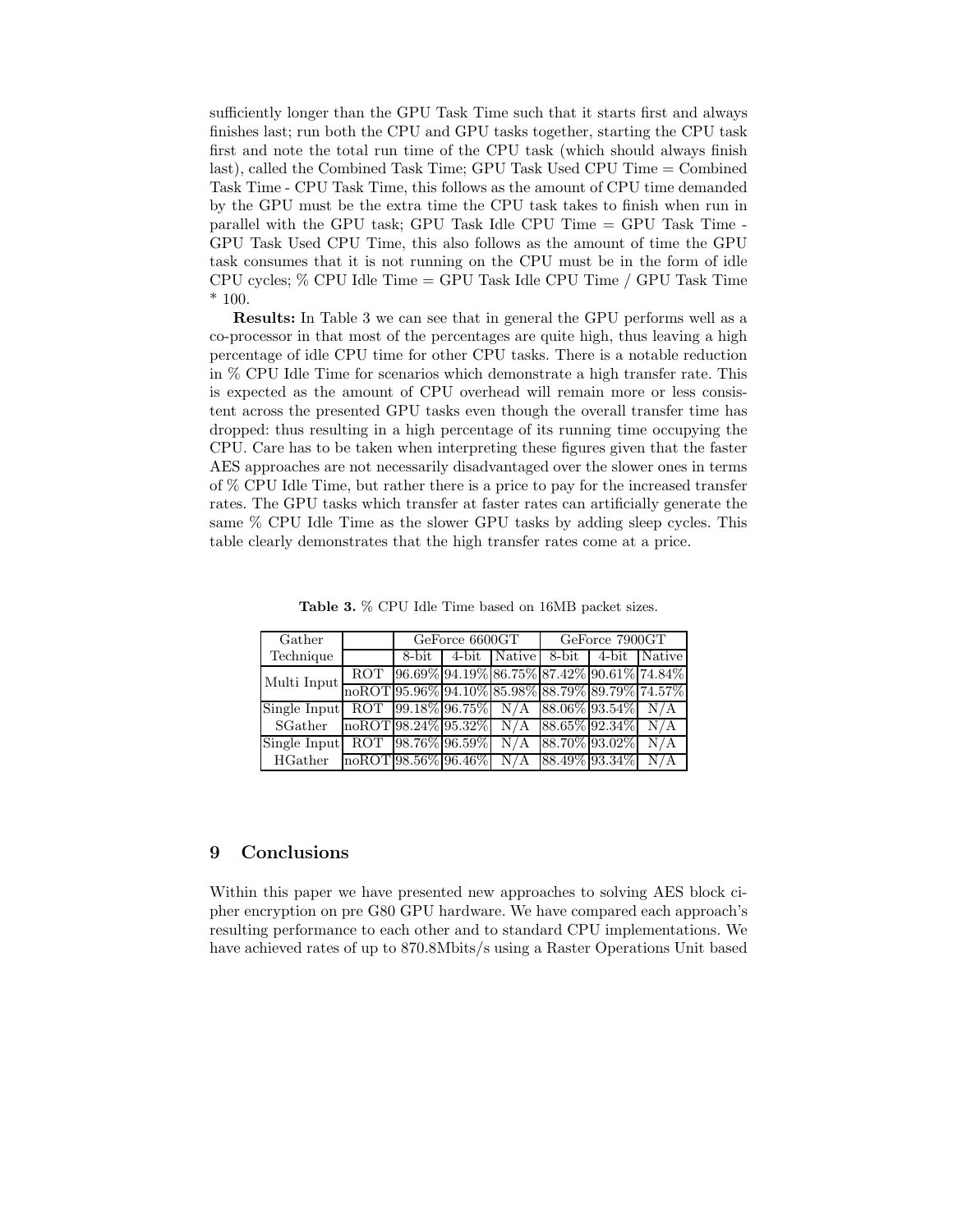approach and 313.84Mbits/s using a fragment processor based XOR simulation on a GeForce 7900GT. Comparing to some sources of AES performance figures for optimised implementations on standard CPUs [34], the reported GPU approaches under perform. Given that the GPU is ubiquitous and generally available by default in a highly underutilised state, it can still act to alleviate AES or potentially similar cryptographic loads from a CPU allowing it to spend time on other tasks. It was demonstrated that the GPU performs best using large packet sizes and thus suits applications which require bulk data encryption/decryption. This paper also demonstrates that the GPU can be used effectively as a coprocessor contrary to the operating system reports of 100% CPU load during GPU task execution.

#### References

- 1. I. Buck, A. Lefohn, P. McCormick, J. Owens, T. Purcell, R. Strzodka, General Purpose Computation on Graphics Hardware. IEEE Visualization 05, Minneapolis, USA, October 2005. Page 33.
- 2. J. Kahle, M. Day, H. Hofstee, C. Johns, T. Maeurer, D. Shippy, Introduction to the Cell multiprocessor. IBM Journal of Research and Development, Volumn 49, Number 4/5, 2005. Pages 589-604.
- 3. D. Cook, R. Baratto, A. Keromytis, Remotely Keyed Cryptographics Secure Remote Display Access Using (Mostly) Untrusted Hardware. ICICS05 Conference Proceedings, December 2005.
- 4. National Institute of Standards and Technology (NIST). FIPS-197: Advanced Encryption Standard. November, 2001. http://www.itl.nist.gov/fipspubs/.
- 5. J. Daemen, V. Rijmen, The Rijndael Block Cipher. http://csrc.nist.gov/CryptoToolkit/aes/rijndael/, September 1999.
- 6. A. Menezes, P. van Oorschot, S. Vanstone, Handbook of Applied Cryptography. CRC Press, 1997.
- 7. M. Bellare, A. Desai, E. Jokipii, P. Rogaway. A concrete security treatment of symmetric encryption: Analysis of the DES modes of operation. 38th Annual Symposium on Foundations of Computer Science (FOCS 97), 1997.
- 8. T. Kohno, J. Viega, D. Whiting, CWC: A high-performance conventional authenticated encryption mode. The Fast Software Encryption Workshop, Dehli, India, February 2004. Pages 408-426.
- 9. O. ARB, D. Shreiner, M. Woo, J. Neider, T. Davis. OpenGL Programming Guide: The Official Guide to Learning OpenGL. Version 2. 2005.
- 10. A. Satoh et al, "A Compact Rijndael Hardware Architecture with S-Box Optimization". ASIACRYPT 2001, LNCS 2248, pp. 239-254, 2001.
- 11. J. Wolkerstorfer, E. Oswald, M. Lamberger, "An ASIC Implementation of the AES Sboxes". RSA Conference 02, San Jose, CA, February 2002.
- 12. A.Hodjat, D. Hwang, B. Lai, K. Tiri, and I. Verbauwhede, A 3.84 Gbits/s AES crypto coprocessor with modes of operation in a 0.18-um CMOS Technology. Proceedings of the 15th ACM Great Lakes Symposium on VLSI 2005, pages 60–63. April, 2005.
- 13. M. McLoone, J. McCanny, "High Performance Single Chip FPGA Rijndael Algorithm Implementations". Workshop on Cryptographic Hardware and Embedded Systems, Paris, 2001.